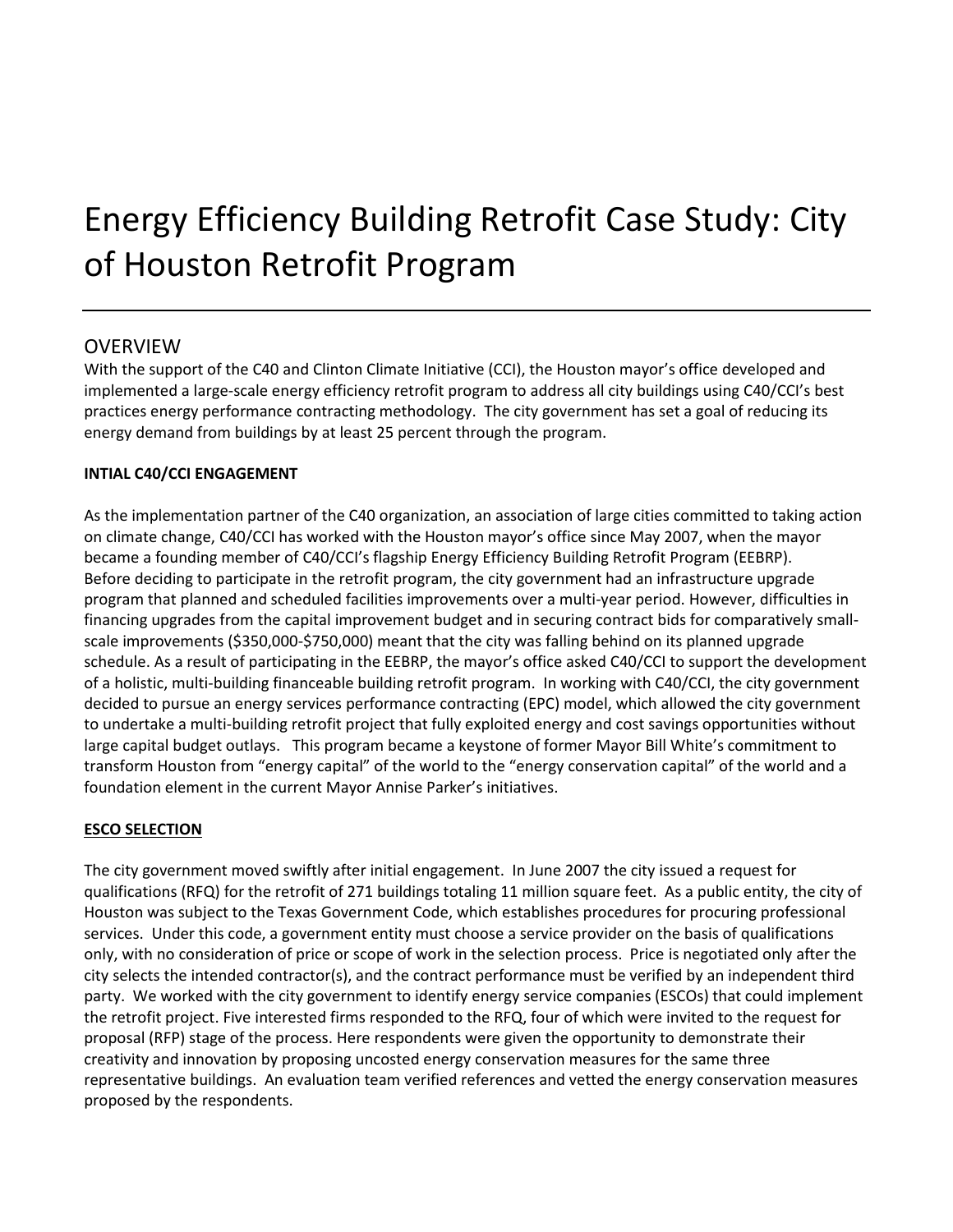The city ultimately chose to award its contract to two ESCOs, Schneider Electric/T.A.C. and Siemens, based on the firms' experiences working with particular building typologies similar to Houston's building stock. Both Schneider Electric/T.A.C. and Siemens showed a proven track record in successful large-scale energy performance contracts and demonstrated great flexibility in adapting timelines to fit the requirements of occupied administrative buildings. In accordance with our best practices, Schneider Electric/T.A.C. and Siemens agreed to guarantee the energy savings resulting from the project over a period of up to 20 years; they also agreed to monitor savings in accordance with the International Performance Measurement and Verification Protocol (IPMVP). In mid-2008, the parties initiated the auditing and project definition process for the first tranche, or sub-projects, of approximately 1.5 million square feet of buildings.

### **FINANCING SOLUTION**

C40/CCI helped the city government understand and consider the available financing alternatives. The city ruled out many options, including a bond election, which would have incurred delays and extra costs. Ultimately the city decided to finance the project utilizing Qualified Energy Conservation Bonds (QECBs). In doing so, the City became the first municipality in the State of Texas to take advantage of this funding option. QECBs are bonds that provide lower rates through tax credits which are transferred to the private sector bond purchasers after the projects meeting established energy reductions.

#### **KEYS TO SUCCESS**

l

The city's innovative approach to the project makes the city a prime example of building retrofit best practices.

- The city government committed all of its non-enterprise revenue<sup>1</sup> buildings to the initiative 271 buildings, comprising 11 million square feet. By making this large-scale commitment up front, the city attracted many best-in-class firms who brought innovative and competitive solutions to the table early in the service procurement phase of the project. Moreover, by going through the procurement process just once, the city streamlined the selection of firms and accelerated project implementation – thereby expediting the delivery of energy and cost savings in the buildings as well.
- By grouping similar building types into discrete tranches, the city increased the program's odds of success. This tactic not only streamlined project management and finance but also took advantage of economies of scale and blended payback available only with multiple-building projects.
- The city defined its program goals (such as a minimum percentage of energy savings) as well as specific aspects of the buildings (such as envelope) that the ESCOs had to address, which gave the respondents guidance and pushed them to maximize innovation.
- The city was willing to take a long-term, lifecycle cost perspective on the program benefits (to the maximum allowed under Texas law), allowing a blended payback of up to 20 years.
- The city took a creative, open-minded approach to finding a set of financing solutions that would allow the projects to move *forward.*
- The city maintains quality control and minimizes project management demands by authorizing the work in each tranche on a schedule that is aggressive but that also allows for adaptation by building occupants and the ESCOs.

 $^1$  These are buildings whose construction and operation are funded through general taxpayer monies rather than dedicated user fees. In this initiative, the City excluded airports, sporting event venues, and visitors and convention bureau facilities in which user fees provide ongoing revenue.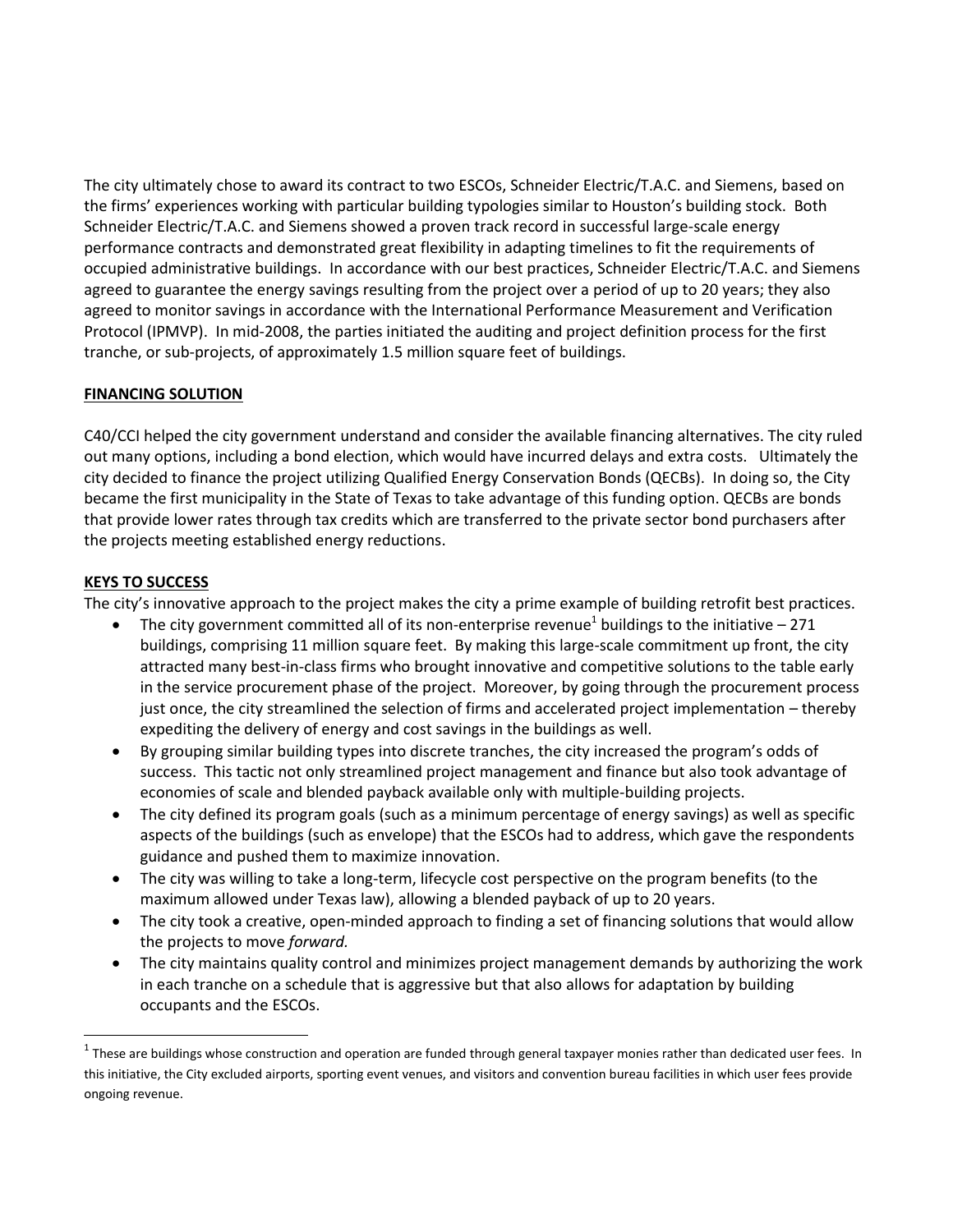#### **PROJECT CHALLENGES**

Because the buildings under retrofit were occupied by city employees and in active use by the public, the project required a high degree of schedule coordination between the building occupants, the city, and the ESCOs. Schneider Electric/T.A.C. has made a concerted effort to avoid construction during peak hours of public demand. For instance, lighting retrofits were done at night, and major plant upgrades were made over weekends or holidays to avoid interruption of service to taxpayers.

The need to adhere to the public procurement requirements of the Texas Government Code posed another challenge to the city by restricting its ESCO selection criteria to respondents team qualifications only. The city was therefore unable to assess the relative cost of the proposals put forward by the ESCOs at the RFP stage. Moreover, the cost savings projected by the ESCOs after the audit must be reviewed by an independent thirdparty licensed professional engineer, adding another bureaucratic step to the process. The process of choosing a partner based on qualifications, not cost, was new to many stakeholders in the city and required significant education and demonstration before the procurement could proceed. In retrospect the city is convinced that selection by qualifications is by far preferable to selection by price. The City also is a firm believer in the value added by the independent third party review of the scope and cost of the identified energy conservation measures.

#### **C40/CCI ROLE**

C40/CCI supported the city government throughout the project development process, including:

- Introducing the concept of energy services performance contracting (EPC) as a mechanism for implementing large-scale energy efficiency retrofits without large capital expenses;
- Helping design a procurement process that utilized best practices in performance contracting and encouraged innovation;
- Drafting the RFQ and RFP for the city's review, approval, and processing;
- Identifying ESCOs that could support the best practices terms, and
- Providing and securing external financing advice for the project.

#### **PROJECT AT A GLANCE**

The City of Houston's retrofit program covers a portfolio of 271 city buildings encompassing 11 million square feet. Similar buildings are grouped into sub-projects, or tranches, and retrofit together; the implementation of each tranche is phased over time. The following provides an overview of the Schneider Electric's Tranche 3 retrofits.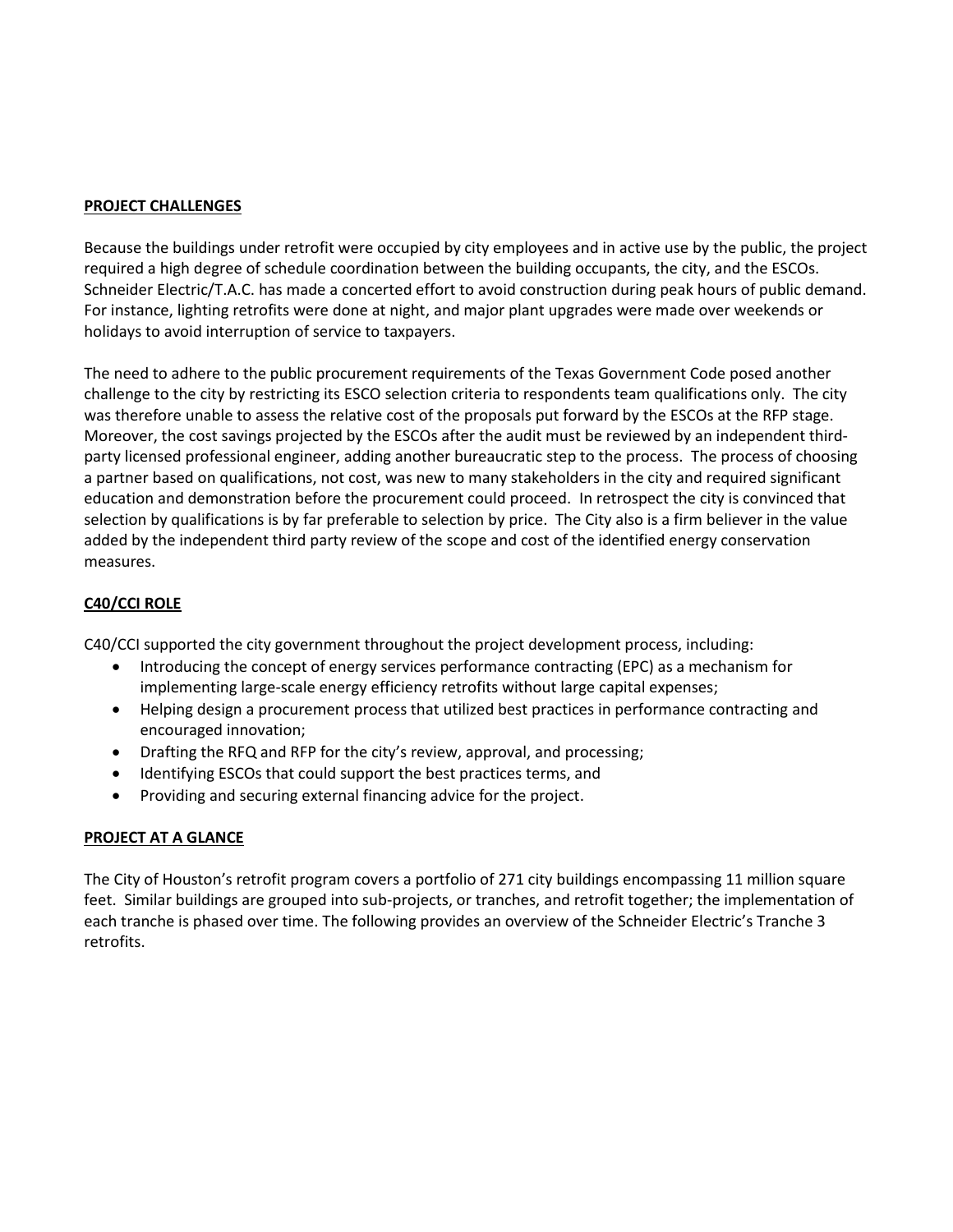#### **Tranche 3: Libraries and General Government Buildings**

ESCO: Schneider Electric Project Size: 965,215 square feet/20 buildings Project Cost: \$8,234,709 Annual Energy Savings: Electricity: 23% reduction (5,420,003 kWh) Natural Gas: 46% reduction (70,477 Therms) Water: 63% reduction Annual Energy & Maintenance Cost Savings: 26% (\$548,121) Annual Emissions Reductions: 2,452 tons Simple Payback: 14.6 years Construction Duration: 12 months

In addition to saving energy and reduction of green house gas emissions these projects provide tangible upgrades of equipment that may otherwise be difficult for the client to address. The following are two examples of problems this phase was able to fix:

#### **Alief Library**

The library was previously built in two phases and served by two small air cooled chillers. The chillers were initially going to be included in the Phase 3 project, but one of them failed during the installation of Phase 2. The replacement of the failed chiller was added to our Phase 2 scope of work. We designed and specified the chiller to be large enough to serve the entire building. As part of the Phase 3 project, we removed the second chiller and installed chilled water piping and pumps to connect the entire building to the larger chiller we installed in Phase 2. The building is now served by only one chiller which greatly reduces their energy consumption and O&M costs.

#### **HEC- Houston Emergency Center**

The HEC is the city's 24hr emergency center. The building was served by three cooling towers that had reached the end of their useful life. The towers were in very bad shape and the city was aware that they could fail at any time. Potential major equipment failure at this facility put the City's ability to respond to the public in an emergency at risk. Schneider Electric included the replacement of the towers in our Phase 3 scope of work. The challenge that was encountered is that the building could not be shut down for any period of time. The HVAC equipment for their server rooms were served by the cooling towers. We were able to modify the piping in the building to allow us to connect temporary cooling towers to the central plant. Temporary cooling towers were brought onsite and Schneider Electric was then able to replace the failing cooling towers without any interruption to the operation of the central plant. During the installation, additional piping and the necessary isolation valves were added to allow the city to isolate each tower independently for cleaning, repair, or replacement. This proactive approach to the retrofit means that in the future the city will not face the same shut-down problems should they need to work on one of the towers.